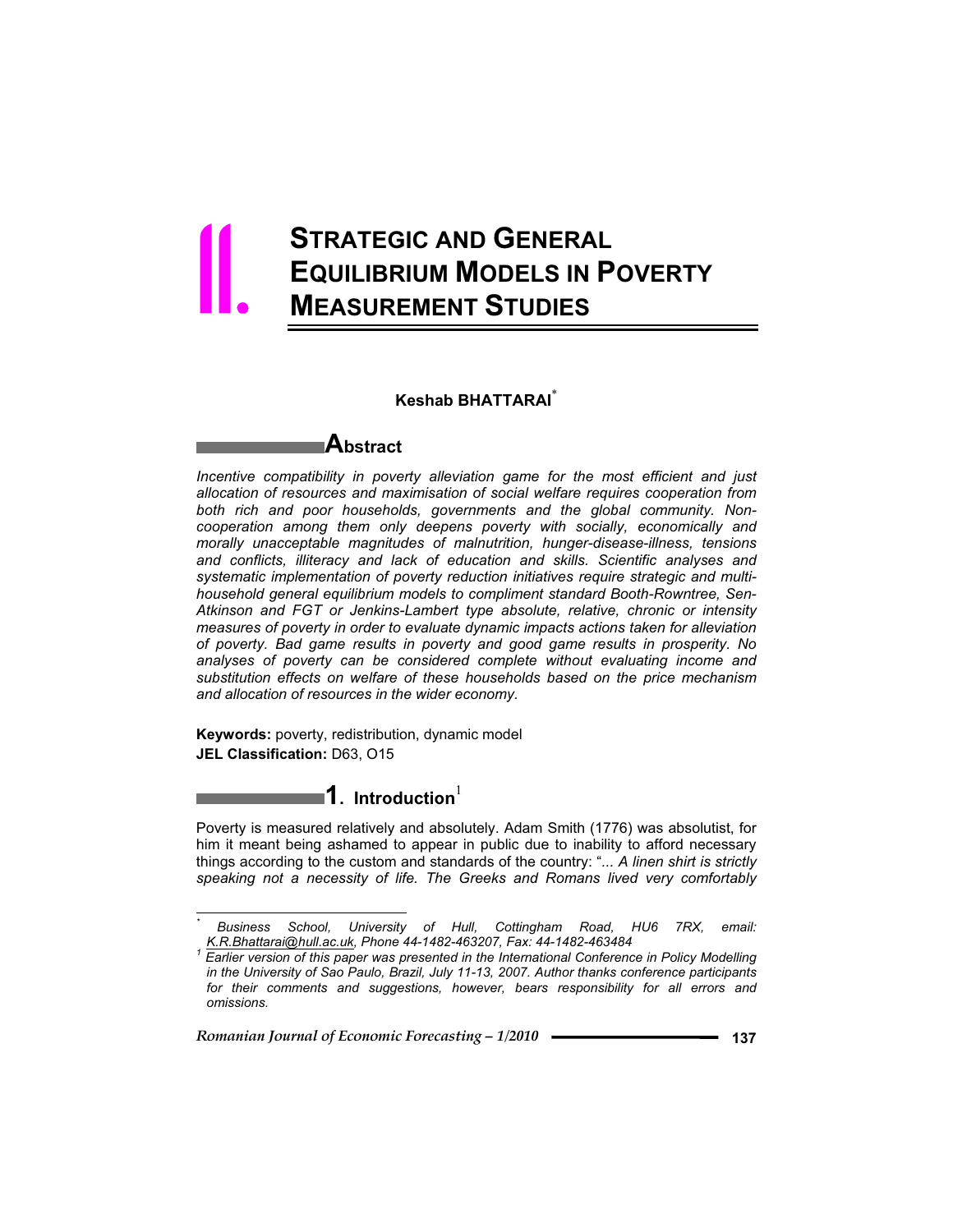#### *Institute of Economic Forecasting*

*though they had no linen. But in the present time ... a creditable day-laborer would be ashamed to appear in public without a linen shirt..."* Marx followed Adam Smith in thinking that necessary wants of the workers were products of historical development that depended to a great extent on the degree of civilization of the country [Marx and Engles (1848)]. Rowntree (1902) in a study of minimum living standards for a respectable life in York in Britain considered a family to be living in poverty if its total earnings were insufficient to obtain the minimum necessaries for the maintenance of merely physical needs; the minimum requirements of protein and calories, housing, thermal comforts, basic health and education. Based on expenditure on porridge and skim milk for breakfast, bread and cheese for lunch, vegetable broth, bread, cheese, dumpling for dinner, and bread and porridge for supper he set a poverty threshold and determined the number of poor households below that line [Glennester, Huills, Piachaud and Webb (2004)]. Beveridge (1942) took these facts into account while designing social insurance programs. Orshansky (1965) did similar study for the United States. Townsend (1969) revisited them for the UK. Sen (1976), Foster and Shorrocks (1985), Basu (1985), Vaughan (1987), Preston (1995), Shorrocks (1995) and Chakravarty (1997), Davidson and Duclos (2000) then focused on theoretical issues relating to definition and relative and absolute measurement of poverty. Sen's (1976) note on inadequacy of the head count ratio and a need for poverty gap to measure the depth of poverty that would fulfill axioms of monotonicity, transfer, relative equity and ordinal rank to capture severity of deprivation of households under the poverty line has been extended to cases of temporary and chronic poverty adjusting the poverty gap for its duration by Foster-Greer-Thorbecke (1984). Importance of Pigou-Dalton transfer axiom and first and second order stochastic dominance properties indicated by Atkinson (1970 and 1987) were implemented by Beckerman (1979) and using subjective method by Praag, Goedhard and Papeyn (1980) and Jenkins (1991) and Jenkins and Lambert (1997) showing how transfers could eliminate poverty among low income households. Blundell *et al*. (2000) applied that to evaluate the impacts of income tax credit in consumption and income inequality in  $UK<sup>2</sup>$ .

 There is no magic wand to eliminate massive poverty that exists around the world. It depends on strategic interactions among players of the poverty game. Effective implementation of poverty alleviation programmes requires thinking of strategies and actions available to major players in the poverty game - poor themselves who are often considered beneficiaries of aids, grants and transfers; rich individuals who bear the burden of taxes to pay for those transfers; the governments that are involved not only in measuring the depth of poverty and setting up objectives, targets and programmes that aim to eliminate poverty but also are subject to

 $\overline{a}$  The head-count ratio and the income-gap ratios are still widely used in eempirical studies to justify and monitor programmes aimed at reducing poverty, such as the poverty reduction strategy framework under the Millennium Development Goals (OECD (1976), UNDP (1991), Slesnick (1996), World Bank (1990), Ravallion (1996)) including big push ideas for foreign aid and investment [Besley and Burgess (2003), Sach (2005)]. Limitations of one time transfers to end poverty have made alleviation of poverty one of the major global agenda in recent years (of Live 8 concerts in 2005, G8 Meetings, poverty alleviations programmes of many developing economies including China and India, the OECD, Brown's appeal to the UN in July 2007).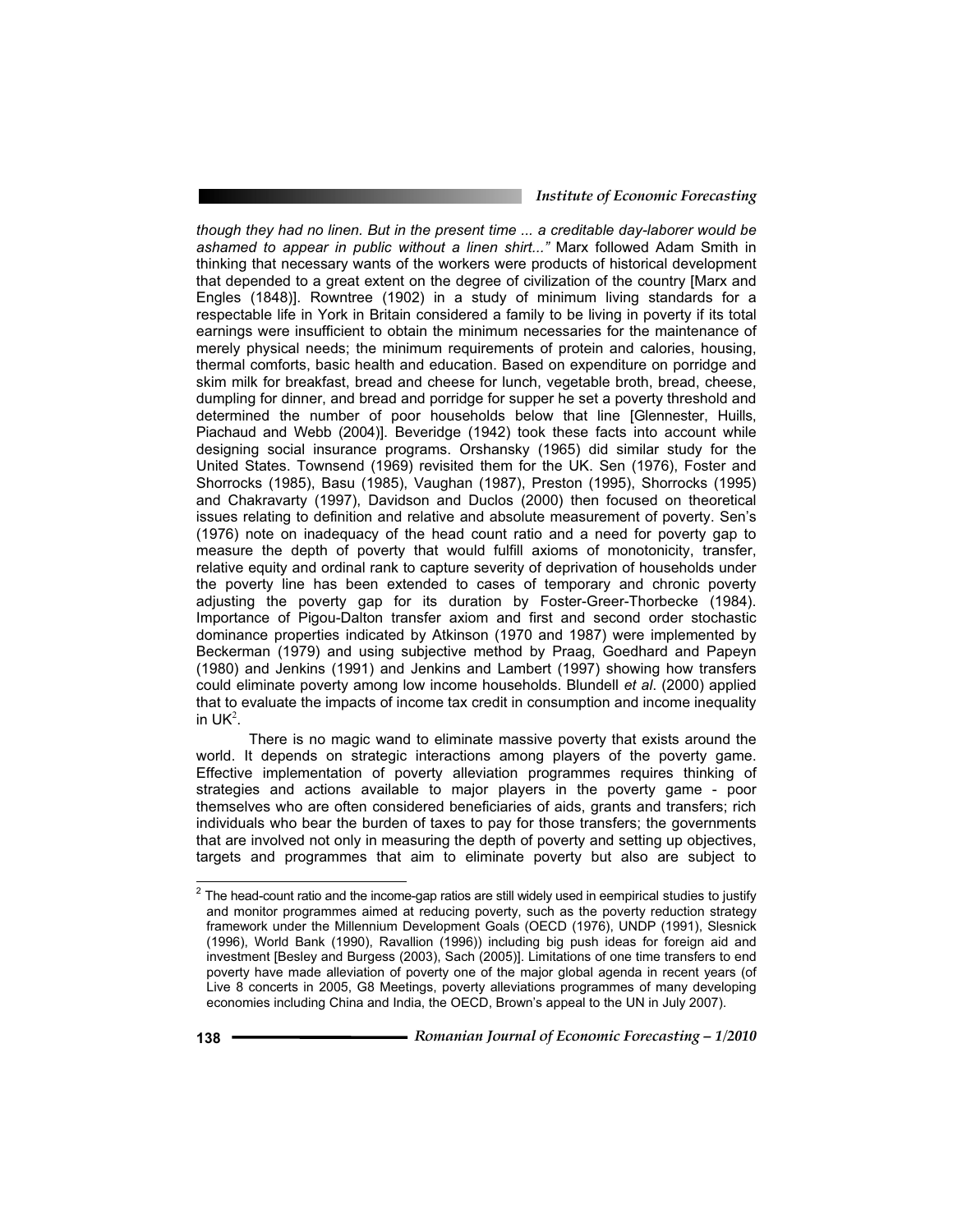distortions arising from corruption and misuse of public money; and the global community that can provide a natural and fair playing fields for these players. Designing an effective incentive structure in dynamic contexts and balancing economic and political power over the benchmark equilibrium path of these economies is essential.

 Ideally high income individuals would like to see the end of poverty as has been campaigned by public and private sectors in advanced countries in recent years but it is logical for them to expect that poor who receive benefits make good efforts to get out of the poverty trap by investing their time and resources in education, skill and training and health care and economically productive initiatives with a clear foresight of progress over a horizon rather than doles for daily consumptions. Government, made of representatives of both poor and rich people, may propose very ideal programmes, rules and regulations but they become ineffective in reducing poverty without active cooperation from tax payers and the transfer recipients. It may create nany-state syndrome and drag on overall growth as in many EU economies in 1990s.

 Inclusion of strategic and behavioural aspects of poverty game discussed above is apparently missing from the existing literature and forms the major content of the current paper. A numerical example is provided in the next section to summarise basic concepts existing in the literature to set a background for a dynamic cooperative and non-cooperative game of poverty in Section III and a brief reference to the dynamic multi-household general equilibrium model in Section IV with conclusions and references in the last section.

# **2. A Numerical Example on the Measurement and Transfer for Alleviation of Poverty**

Consider an economy inhabited by *N* number of individuals where income of each is denoted by  $y_i$  for each  $i = 1, 2, ..., N$ . Income vary among individuals for economic, social, political, cultural or many other less obvious reasons;  $y_i \neq y_j$  for all  $\forall i$ . A strict ordering implies  $y_1 < y_2 < ... < y_N$ , with corresponding ordering of welfare with lower income individuals having lower level of welfare. Infinite numbers of income configurations (distributions) are possible which often are summarised by their mean and variances as in Jenkins (1991) or Preston (1995). Distributions, with lower variances are more equal than with higher ones.

Poverty line relates income of individuals to average incomes,  $\bar{y} = \sum_{n=1}^{N} \bar{y}$ *i i N*  $\overline{y} = \sum_{i=1}^{N} \frac{y_i}{x_i}$ ; the

ratio of people below this line in relation to N individuals in society is the head count measure of poverty. Many countries adopt one half of the average income as a cut-off

point for absolute poverty line;  $z=\displaystyle\frac{1}{2} \, \overline{y}$  , which is then used to come up with either the

head count ratio, which is the ratio of number of people below the poverty line divided by the total number of individuals in the population or the income gap ratio more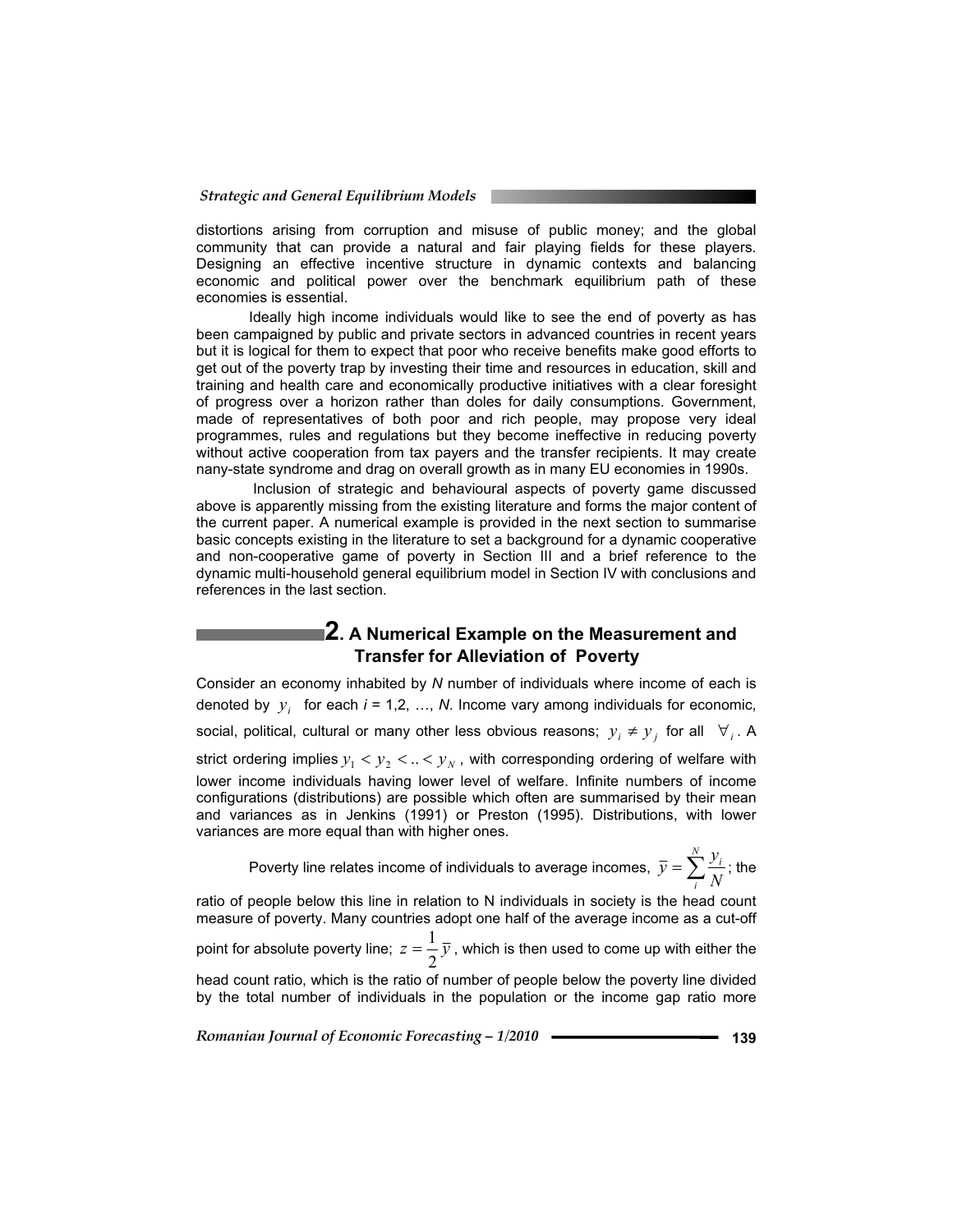preferably measure of the depth of poverty which indicates the deficiency of income in

*n*

relation to poverty line  $(y_i - z)$ *z n*  $y_i - z$ *I i i* .  $\sum(y_i =$   $\frac{1}{1}$  . Sen (1976) requires further modification to

poverty gap to capture the income inequality to achieve monotonicity as well as the transfer axiom to reflect increase in poverty when resources are transferred from poorest poor to less poor persons as:

$$
P = H \cdot I + H(1 - I)G \tag{1}
$$

here *P* is a composite index of poverty, *H* the headcount ratio, *I* the income gap ratio, *G* the Gini coefficient; higher values of *H*, *I*, and *G* mean higher degree of poverty.

Numerical example in Table 1 and associated Figure 1 can illustrate these concepts more accurately and effectively.

**Table 1** 

| lУ              | N | Cv   | cp |      | Yshre cvshre | Pshre | cpshre |        | Triangle Rectangle Area |        | ygap  |
|-----------------|---|------|----|------|--------------|-------|--------|--------|-------------------------|--------|-------|
| 101             |   | 10   |    | 0.01 | 0.01         | 0.1   | 0.1    | 0.0005 | 0.000                   | 0.0005 | $-90$ |
| 20              |   | 30   | 2  | 0.02 | 0.03         | 0.1   | 0.2    | 0.001  | 0.001                   | 0.0020 | $-80$ |
| 30 <sup>1</sup> |   | 60   | 3  | 0.03 | 0.06         | 0.1   | 0.3    | 0.0015 | 0.003                   | 0.0045 | $-70$ |
| 40              |   | 100  | 4  | 0.04 | 0.10         | 0.1   | 0.4    | 0.0020 | 0.006                   | 0.0080 | $-60$ |
| 50              |   | 150  | 5  | 0.05 | 0.15         | 0.1   | 0.5    | 0.0025 | 0.010                   | 0.0125 | $-50$ |
| 60              |   | 210  | 6  | 0.06 | 0.21         | 0.1   | 0.6    | 0.0030 | 0.015                   | 0.0180 | $-40$ |
| 90 <sub>1</sub> |   | 300  | 7  | 0.09 | 0.30         | 0.1   | 0.7    | 0.0045 | 0.021                   | 0.0255 | $-10$ |
| 100             |   | 400  | 8  | 0.10 | 0.40         | 0.1   | 0.8    | 0.0050 | 0.030                   | 0.0350 | 0     |
| 200             |   | 600  | 9  | 0.20 | 0.60         | 0.1   | 0.9    | 0.0100 | 0.040                   | 0.0500 | 100   |
| 400             |   | 1000 | 10 | 0.40 | 1.00         | 0.1   | 1.0    | 0.0200 | 0.060                   | 0.0800 | 300   |

**Measuring poverty in a hypothetical economy** 

Column **y** gives the income by households, *N* the number of households in each income category, **cy** and **cp** are cumulative income and population; **yshre** and **cyshre** columns present income share of each decile and cumulative shares; **pshre** and **cpshre** columns present income share of each decile and cumulative shares; area under the Lorenz curve can be approximated using triangles and rectangles.

The total income is 1000; with 10 households, average income is 100. Area under the Lorenz curve is 0.236, that between the Lorenz curve and equality line is 0.264; this implies a Gini coefficient of 0.528; higher *G* reflecting more unequal distribution.

By the headcount ratio seventy percent of population is poor if the accepted poverty line is set at the average income  $\bar{y} = 100$  but only 40 percent is poor when absolute

poverty line is established as the half of this average income  $z = \frac{1}{2} \overline{y} = 50$ 2  $z = \frac{1}{2}\overline{y} = 50$  as only four individuals are below the poverty line. As stated above, this head count ratio does

not indicate the depth of poverty as it ignores the income gap ratio,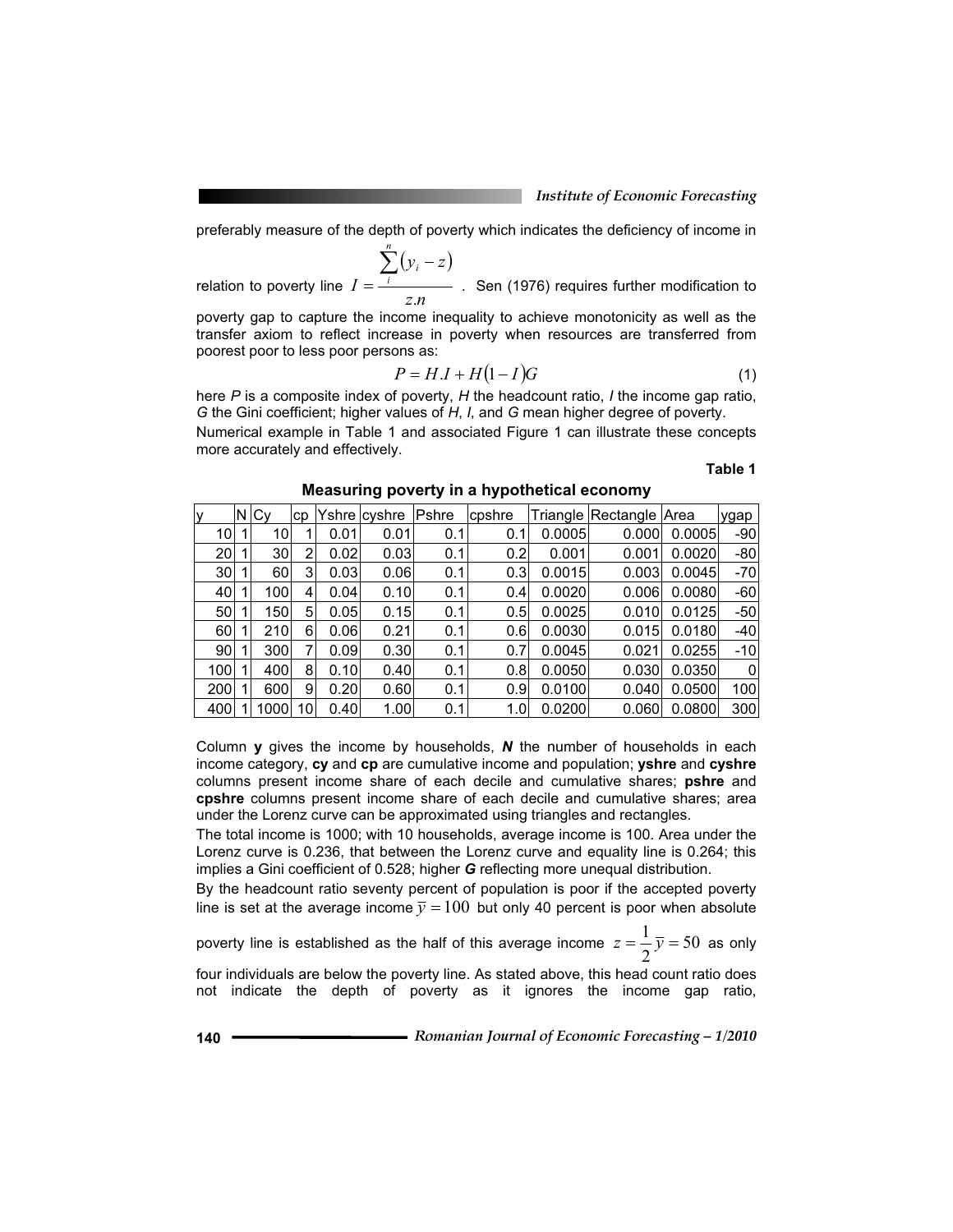*Strategic and General Equilibrium Models*

$$
I = \frac{\sum_{i}^{n} (y_i - z)}{z.n} = \frac{40 + 30 + 20 + 10}{50 \cdot 4} = \frac{100}{200} = 0.5
$$
. Sen's powerty index in this economy is 0.464 as

 $P = H.I + (1 - I)G = 0.4 \times 0.5 + (1 - 0.5)0.528 = 0.20 + 0.264 = 0.464$ and is illustrated in Figure 1 (actual income distribution from BHPS is in Figure 2):

**Figure 1** 



### **Poverty with Income Inequallity**

**Figure 2** 

**Income Distribution from the British Household Panel Survey** 



*Romanian Journal of Economic Forecasting – 1/2010* **141**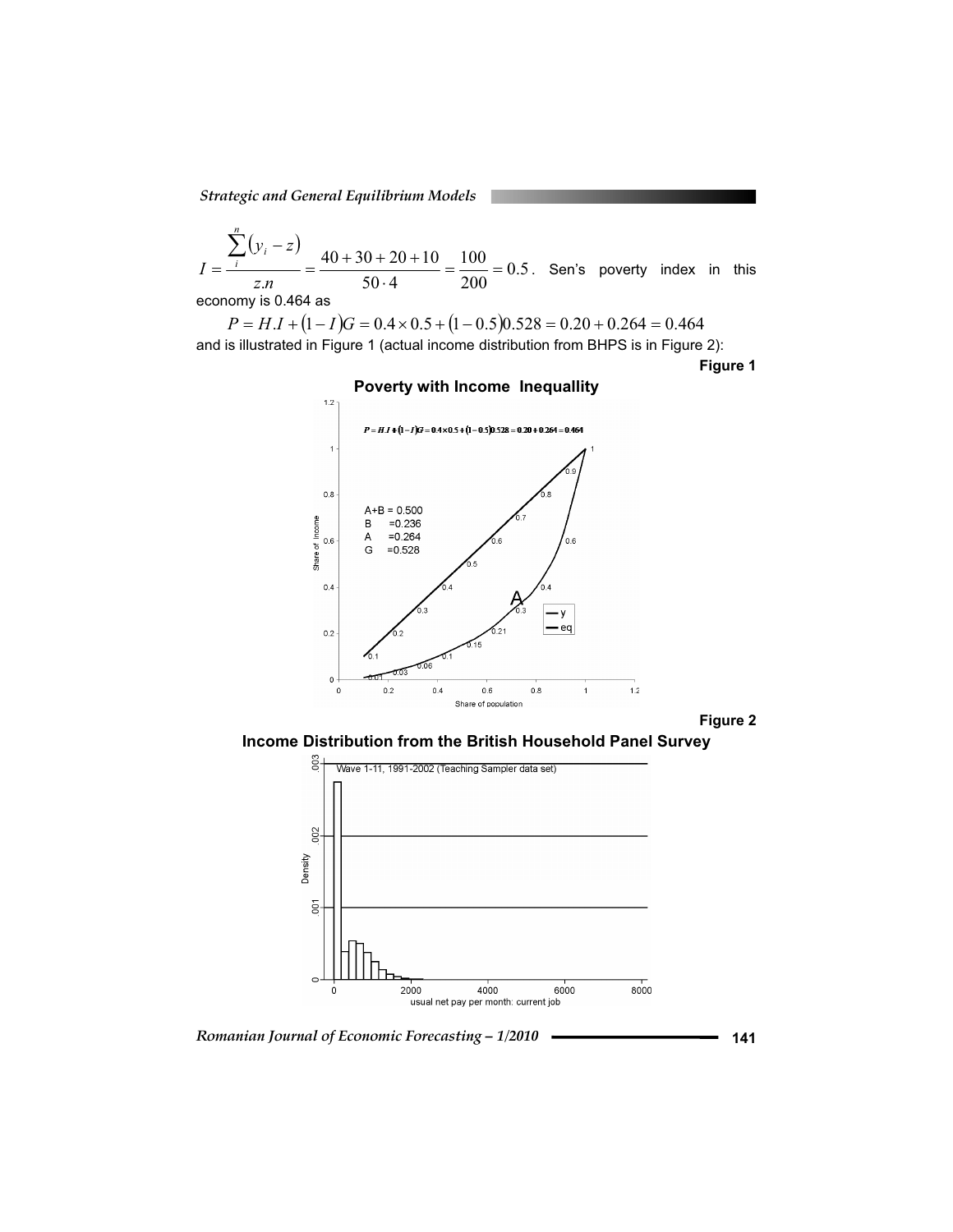The elimination of the absolute poverty in this example requires transfers of 100 to poor individuals with  $T_1 = 40$  for the poorest household and  $T_2 = 30$ ,  $T_3 = 20$  and  $T<sub>4</sub> = 10$  accordingly to other three households below the poverty line. This transfer can be funded by a 10 percent and 20 percent tax on the income of  $9<sup>th</sup>$  and 10<sup>th</sup> deciles raising 20 and 80, respectively. This brings *H* to zero and *I* to 1 making *P* to zero.

 It is obvious that the value of poverty index in above example as in real life is influenced by the choice of the poverty line; when income is perfectly equally distributed no one is below the poverty line; *H* is zero and *G* also is zero with no poverty,  $P = 0$ ; but these are extreme cases only of theoretical possibility. In a real world situation, values of P range between zero and one,  $0 < P < 1$ , with higher P indicating to the higher level of poverty. Empirically this poverty index varies across countries and over time according to characteristics of income distribution functions; it would have a larger value if the income distribution was more unequal or when the poverty line is set at the higher level. Thus the relative measure of poverty is sensitive to the choice of the poverty line; it is high in an economy when the mean of the income is taken as a poverty line than when only the half of the mean income is taken for it and when it is more unequal than its comparator. More fundamentally the degree and depth of poverty can be changed by influencing the choices of individuals and households and by adopting economic programmes that are more efficient and generate better outcomes. This means when looked from this relative sense there are poor in every economy, it can never be abolished. Variations in relative poverty arise from the basic structure of the socio-economic model adopted by the country. For this reason Sen focused on minimum capability view in his subsequent works. Foster-Greer-Thorbecke (1984) have normalised poverty gap ratio to capture the severity of

poverty  $FGT = (1/n) \sum_{i}^{m} (1 - y_i / z)^2$  for  $y_i < z$  and see the importance of duration of the poverty spell in the poverty index by average poverty index given by the mean gap over time and individuals  $A_{FGT}(T) = (1/N) \sum_{t=1}^{T} \sum_{i=1}^{m} (1 - y_{i,t}/z)^2$ ;  $N = nT$  $F_{GT}(T) = (1/N) \sum_{t=1}^{T} \sum_{i}^{m} (1 - y_{i,t}/z)^2; N =$ 2  $\sigma_{\mu\nu}(z)$  ;  $N=nT$  and chronic

 $m$ easures of poverty as  $C_{FGT}(T) = (1/n)^{\frac{m_y}{2}}_i \left(1 - Y^*_{t,I}/z\right)^2$  taking gap from the

permanent income  $Y_{t,I}^*$ . Three 'I's Incidence, intensity and inequality (TIP) measure in Jenkins and Lambert (1997) obtained by cumulative ranking of people from poorest to richest is another smarter way of visualising poverty graphically across time, countries or regions or households.

 It is often argued that poverty can be eliminated by means of tax and transfer as illustrated in the numerical example in Table 1 above and in Beckerman (1979). Broader questions arise regarding the impact of such transfer programme. First relates to its impact on labour supply of rich and poor individuals. Higher taxes may discourage rich individuals to work and transfer receipts may reduce the need to work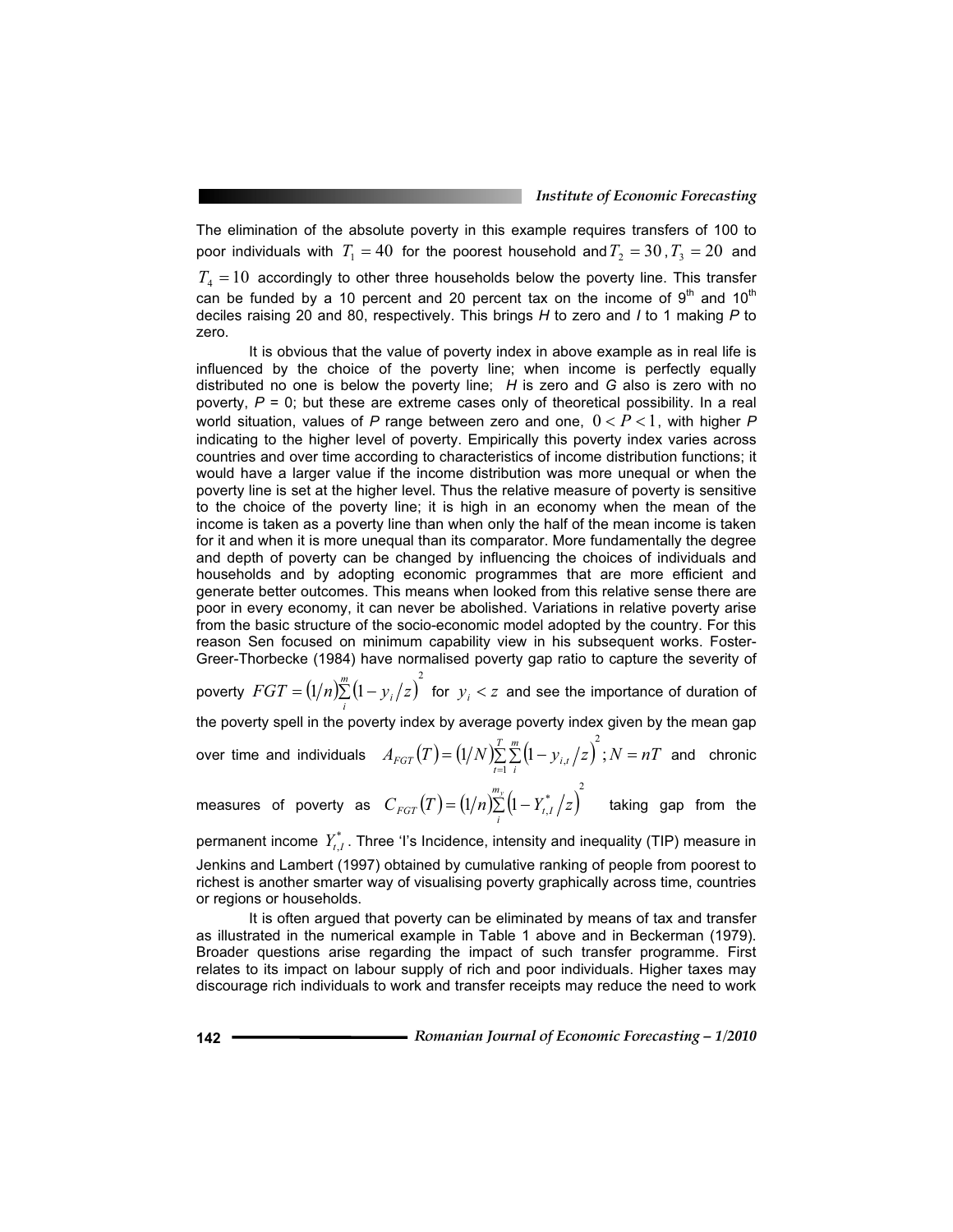to earn for living for the poor. Secondly, higher taxes may discourage incentives of saving and investment. Third, modality of transfer payment may be crucial for long term growth. Providing in kind transfer in the form of education and health spending may be better than cash transfers to empower productive capacity of the poor. Fourth, in addition to transfer payments governments need to provide public goods for the entire population. As everyone consumes these public goods these should be provided by taxing on income of both rich and the poor. Alleviation of poverty can better be studied in terms of a strategic model as illustrated in the next section.

# **3. Game of Poverty**

Allocations should be incentive compatible for rich and poor households and the governments to interact cooperatively in the poverty alleviation game. The solutions of the game when cooperative strategies are incentive compatible for them are consistent to poverty alleviation objectives while the catastrophic results may occur when non-cooperative strategies become optimal for individual players. In a utility or welfare maximising world, model results will be based on comparison of expected welfare continent on their strategies [Vaughan (1987), Pryatt (1987), Desai and Shah (1988), Myles (2001)].

#### **Model of the Poverty Game**

There are three players in the poverty game - poor, rich and government; each has three strategies available to it to play, *s*, *l*, and *k* , cooperation, indifference and non cooperation. The outcome of the game is the strategy contingent income for poor and rich,  $y_t^p(s,l,k)$  with the probability of being in particular state like this is given by  $\pi_t^p(s,l,k)$  and  $\pi_t^R(s,l,k)$ , respectively and tax and transfer profiles associated to them. The state-space of the game rises exponentially with the length of time period *t*. The objective of these rich and poor households is to maximize the expected utility

that is assumed to be concave in income. The government can influence this outcome by choices of taxes and transfers that can be liberal, normal or conservative. More specifically, following propositions should hold in this poverty alleviation game.

**Proposition 1:** The state contingent expected money metric utility of poor is less than that of

rich, which can be expressed as:

$$
\sum_{s=1}^{s} \sum_{l=1}^{l} \sum_{k=1}^{k} \sum_{t}^{T} \pi_{t}^{p}(s,l,k) \cdot \delta_{t}^{p} u(v_{t}^{p}(s,l,k)) < \sum_{s=1}^{s} \sum_{l=1}^{l} \sum_{k=1}^{k} \sum_{t}^{T} \pi_{t}^{R}(s,l,k) \cdot \delta_{t}^{R} u(v_{t}^{R}(s,l,k))
$$

where  $\pi_i^p(s, l, k)$  gives the probability of choosing one of strategies by poor given that the rich and the government has chosen *l* and *k* strategies. Utility is derived from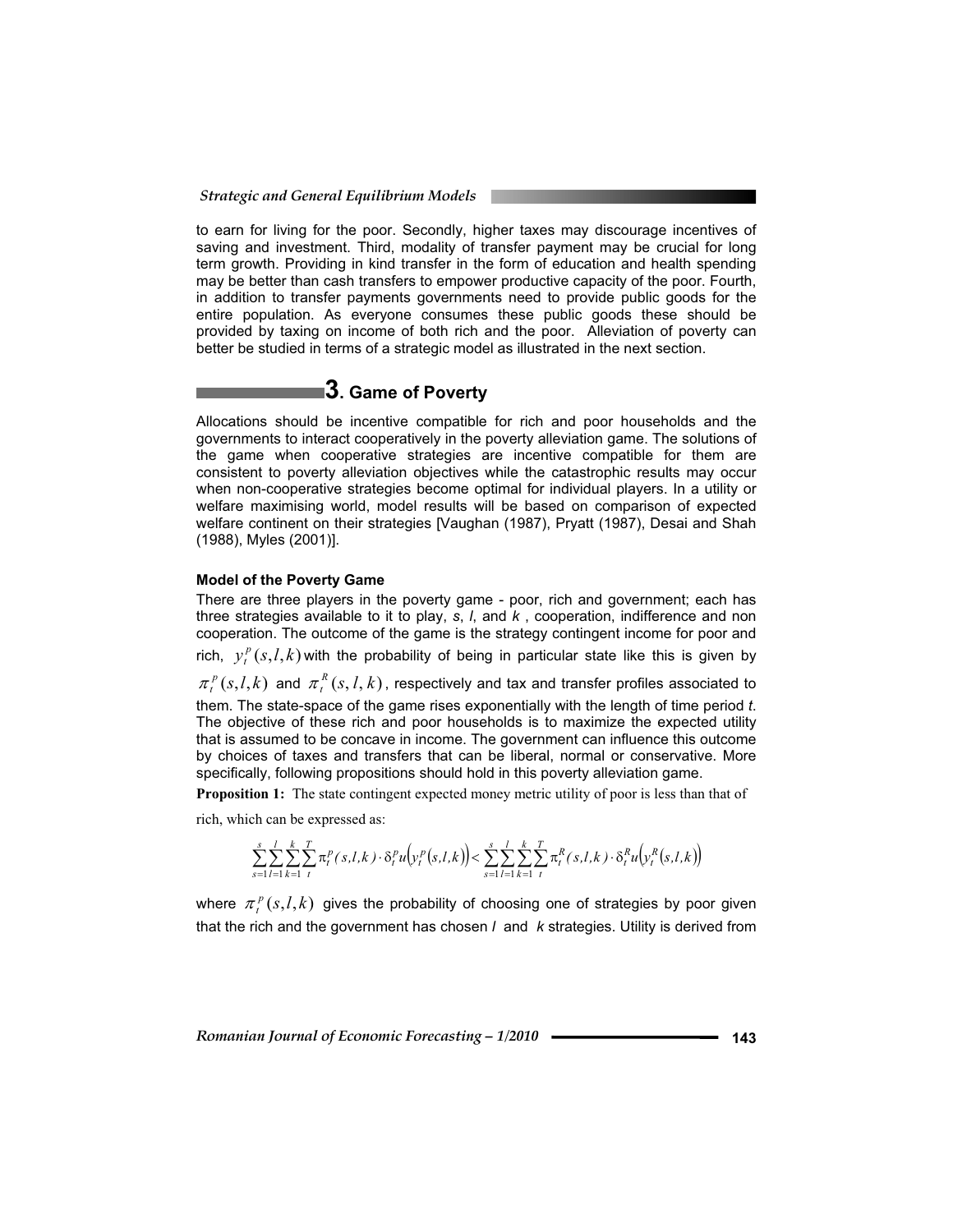income as given by  $u(y_t^p(s, l, k))$  and  $\delta_t^p = \frac{1}{\left(1 + r_t^P\right)}$  $\delta_t^p = \frac{1}{\left(1 + r_t^P\right)}$  is the discount factors for poor

and  $\delta_t^R = \frac{1}{\left(1 + r_t^R\right)}$  $\delta_t^R = \frac{1}{\left(1 + r_t^R\right)}$  the discount factor for rich.

**Proposition 2:** Transfer raises money metric expected utility of poor and reduces the utility of rich.

$$
\sum_{s=1}^{s} \sum_{l=1}^{l} \sum_{k=1}^{k} \sum_{t=1}^{T} \pi_{t}^{p}(s,l,k) \cdot \delta_{t}^{p} u(p_{t}^{p}(s,l,k) + T_{t}^{p}(s,l,k)) < \sum_{s=1}^{s} \sum_{l=1}^{l} \sum_{k=1}^{k} \sum_{t=1}^{T} \pi_{t}^{R}(s,l,k) \cdot \delta_{t}^{R} u(p_{t}^{R}(s,l,k) - T_{t}^{p}(s,l,k))
$$

**Proposition 3:** Incentive compatibility requires that

$$
\sum_{s=1}^{s} \sum_{l=1}^{l} \sum_{k=1}^{k} \sum_{t}^{T} \pi_{t}^{p}(s, l, k) \cdot \delta_{t}^{p} u(y_{t}^{p}(s, l, k) + T_{t}^{p}(s, l, k)) \ge \sum_{s=1}^{s} \sum_{l=1}^{l} \sum_{k=1}^{k} \pi_{t}^{p}(s, l, k) \cdot \delta_{t}^{p} u(y_{t}^{p}(s, l, k))
$$

and

$$
\sum_{s=1}^{s} \sum_{l=1}^{l} \sum_{k=1}^{k} \sum_{t}^{T} \pi_{t}^{R}(s, l, k) \cdot \delta_{t}^{R} u(\mathbf{y}_{t}^{R}(s, l, k) - T_{t}^{P}(s, l, k)) < \sum_{s=1}^{s} \sum_{l=1}^{l} \sum_{k=1}^{k} \sum_{t}^{T} \pi_{t}^{R}(s, l, k) \cdot \delta_{t}^{R} u(\mathbf{y}_{t}^{R}(s, l, k))
$$

**Proposition 4:** Growth requires that income of both poor and rich are rising over time:

$$
T_t^p(s, l, k) < T_{t+1}^p(s, l, k) < T_{t+2}^p(s, l, k) < \ldots < T_{t+T}^p(s, l, k)
$$
\n
$$
Y_t^p(s, l, k) < Y_{t+1}^p(s, l, k) < Y_{t+2}^p(s, l, k) < \ldots < Y_{t+T}^p(s, l, k)
$$
\n
$$
Y_t^R(s, l, k) < Y_{t+1}^R(s, l, k) < Y_{t+2}^R(s, l, k) < \ldots < Y_{t+T}^R(s, l, k)
$$

**Proposition 5:** Termination of poverty requires that every poor individual has at least the level of income equal to the poverty line determined by the society. When the poverty line is defined one half of the average income this can be stated as:

$$
Y_{t+T}^{p}(s,l,k) \geq \frac{1}{2} \sum_{p=1}^{p} Y_{t+T}^{p}(s,l,k)
$$

Above five propositions comprehensively incorporate all possible scenarios in the poverty game mentioned above. Propositions 2-5 present optimistic scenarios for a chosen horizon *T*. Testing above propositions in a real world situation is very challenging exercise. It requires modelling of the entire state space of the economy. Moreover, in real situation consumers and producers are heterogeneous regarding their preferences, endowments and technology and economy is more complicated than depicted in the model above. In essence, it requires a general equilibrium set up of an economy where poor and rich households participate freely in economic activities taking their share of income received from supplying labour and capital inputs that are affected by tax and transfer system as illustrated in the next section.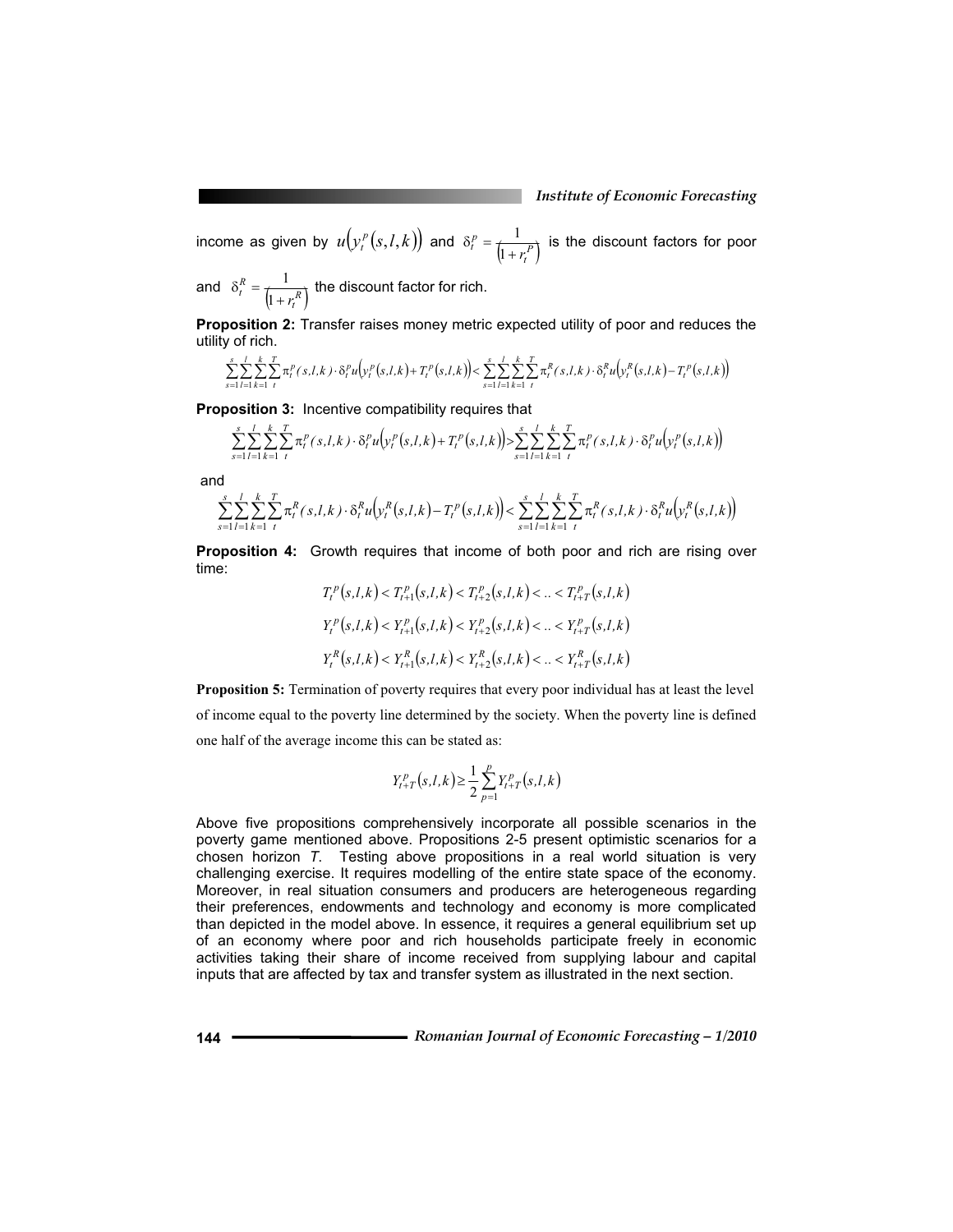# **4. Multi-firm multi-household dynamic general equilibrium model for poverty**

The importance in poverty measurement analyses of a detailed specification of production and consumption sides of the economy and the structure of the markets, government and the foreign sectors had been well noted by Swinton (1996) who thought poverty of an individual in terms of poor performance in the labour market. His model was very parsimonious. An attempt is made in this section for full representation of a dynamic general equilibrium economy with households, firms, government and the rest of the world to measure the evolution of income of households over time based on decisions of households and firms at the micro level and choices of the government at the macro level. In this multi-household multisectoral computable dynamic general equilibrium open economy model, the government uses taxes and spending strategies to alleviate poverty, households maximise their life time welfare under various public policy initiatives geared toward redistribution of income and firms adopt constant returns to scale technologies that give them maximum profit. It is impossible to have an explicit analytical closed form solution for a large scale model like this but model is solved using numerical techniques as in Bhattarai (2007). The number of households and structure of taxes differ.

Households maximise the life time utility subject to the budget constraint as following:

$$
\mathsf{Max}\ U_0^h = \sum_{t=0}^{\infty} \beta^t U_t^h \big( C_t^h, I_t^h \big)
$$

Subject to

$$
\sum_{t=0}^{\infty} R_t^{-1} \Big[ P_t (1+t^{vc}) C_t^h + w_t (1-t_l) l_t^h \Big] = \sum_{t=0}^{\infty} \Big[ (1-t_l) w_t L_t^h + (1-t_k) r_t K_t^h + T R_t^h \Big]
$$

where:  $C_t^h$ ,  $l_t^h$  and  $L_t^h$  are respectively composite consumption, leisure and labour supplies of household *h* in period *t*,  $R_{t}^{-1} = \prod_{i=1}^{t-1}$ =  $I^{-1} = \prod_{i=1}^{t-1} 1/(1 +$ 0  $f' = \prod^{t-1} 1/(1 + r_s)$  $R_{t}^{-1} = \prod_{s=0}^{n} 1/(1 + r_s)$  is a discount factor;  $r_s$ represents the real interest rate on assets at time  $s$ ;  $t^{vc}$  is value added tax on consumption,  $t^l$  is labour income taxes, and  $K^h_t$  is the composite consumption, which is composed of sectoral consumption goods,  $P_t$  is the price of composite consumption

(which is based on goods' prices), i.e.  $P_{t} = \mathcal{G} \prod_{i=1}^{n} \alpha_{i} p_{i,t}^{a_{i}}$  $P_t = \mathcal{G} \prod_{i=1}^n \alpha_i p_{i,t}^{a_i}$  , and  $C_t^h = \prod_{i=1}^n C_{i,t}^{a_i^h}$ *i t n*  $C_t^h = \prod_{i=1}^n C_{i,t}^{a_i}$ .

Industries of the economy are represented by firms that combine both capital and labour input in production and supply goods and services to the market.

$$
\Pi_{j,t}^{y} = \left[ ((1 - \delta_i^e) P D_{i,t}^{\sigma_y - 1} + \delta_i^e P E_{i,t}^{\sigma_y}) \right]_{j}^{\sigma_y - 1} - \theta_j^v P Y_{j,t}^v - \theta_j^d \sum_i a_{i,j}^d P_{i,t}
$$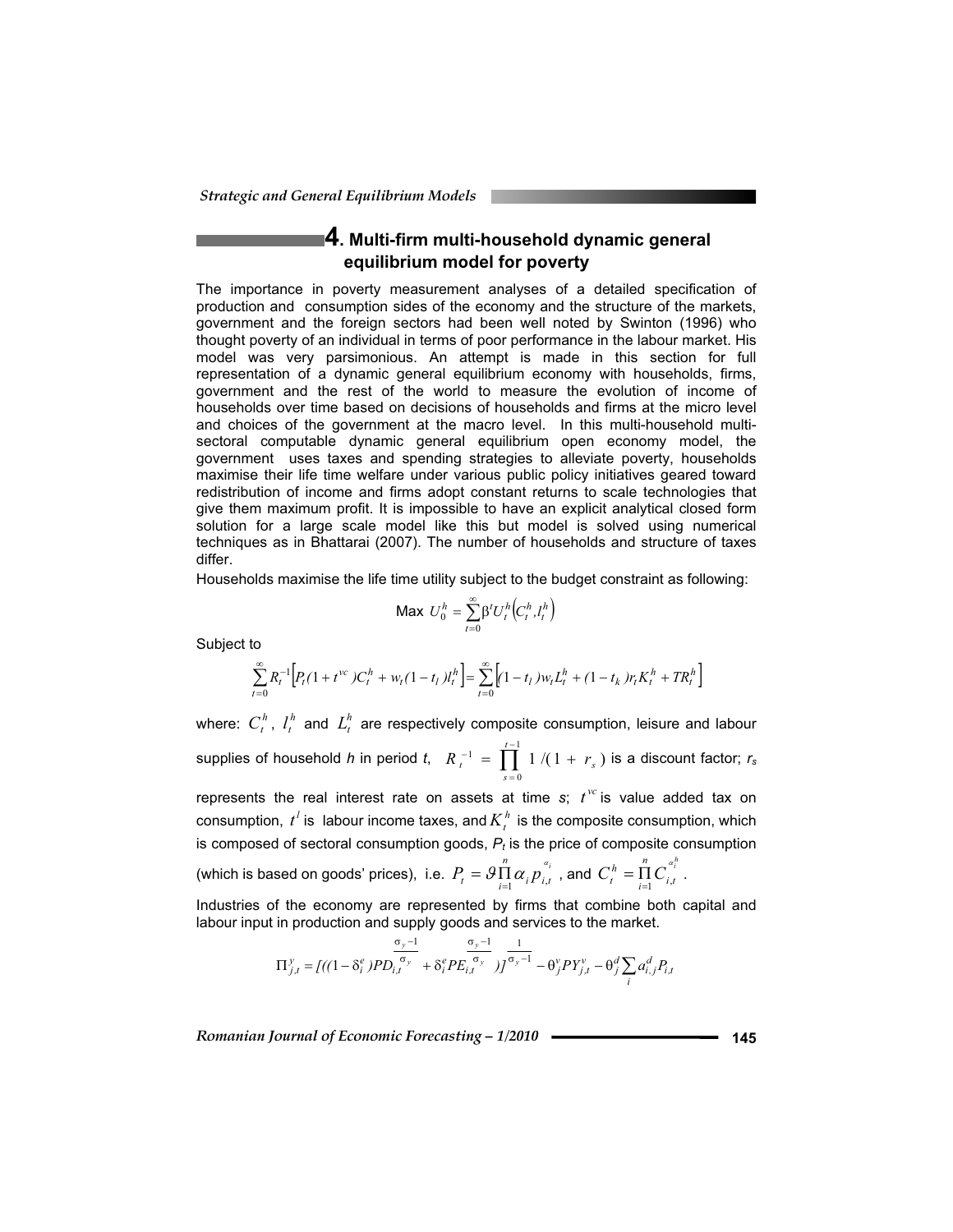where:  $\prod_{j,t}^{y}$  is the unit profit of activity in sector *j;*  $PE$  *j*,*t* is the export price of good *j*  $PD_{i,t}$  is the domestic price of good *j;*  $PY_{i,t}^v$  is the price of value added per unit of output in activity *j;*  $\sigma_{\rm y}$  is a transformation elasticity parameter ;  $P_{i,t}$  is the price of final goods used as intermediate goods;  $\delta_i^e$  is the share parameter for exports in total production;  $\theta_i^v$  is the share of costs paid to labour and capital;  $\theta_i^d$  is the cost share of domestic intermediate inputs;  $a_{i,j}^d$  are input-output coefficients for domestic supply of intermediate goods. Goods produced at home and foreign countries are considered closed substitutes, Armington assumption, popular in the applied general equilibrium literature and the production process is given by a nested production and trade functions.

The households pay taxes to the government and government returns part of this income to the poor households and spends rest of it to provide public services.

$$
REV_t = \sum_{i,h} t_i^k r_t K_{i,t} + \sum_i t_i^{VC} P_{i,t} C_{i,t}^h + \sum_i t_i^{vg} P_{i,t} G_{i,t} +
$$
  
+ 
$$
\sum_i t_i^{vk} P_{i,t} I_{i,t} + \sum_{i,h} t_i w L S_t^h + \sum_i t_i^m PM_{i,t} M_{i,t} + \sum_i t_i^p P_{i,t} G Y_{i,t}
$$

where:  $REV_t$  is total government revenue and  $t_i^k$  is a composite tax rate on capital income from sector *I*,  $t_l^{vc}$  is the *ad valorem* tax rate on final consumption by households,  $t_i^{vg}$  is that on public consumption and  $t_i^{vk}$  is the ad valorem tax rate on investment,  $t_l$  is the tax rate on labour income of the household,  $t_l^p$  is the tax on production, and  $t_i^m$  is the tariff on imports.

The steady equilibrium growth path of the economy is determined in terms of the interest rate, discount factor and relative prices of goods and factors in which the excess demand for goods and factors are eliminated and resource balance condition holds for the economy and each household and the government and rest of the world sectors in each period and over the model horizon. It also shows how the income of each type of household evolves over time as a function of the relative prices of goods and share of households in income. Government transfers can alter this equilibrium.

 This class of models, with dynamics, multi-sectoral and multi-household structures are very comprehensive and cannot be presented in details for space reasons but their main advantage over the traditional partial equilibrium measures poverty alleviation are obvious. First, poverty can now be taken to be a part of the efficient and equitable resource allocation problem in the whole economy. It is studied along with the labour-leisure choices of households, skill-based employment decisions of firms, tax and income-based transfer policies by the government, relative prices of goods, services and factors and intertemporal optimisation process of millions of households and firms in the economy. Consequences in poverty of changes in tastes and foresightedness of consumers, adoption of technologies by firms, liberal, conservative or mixed market policies of the government and trade arrangements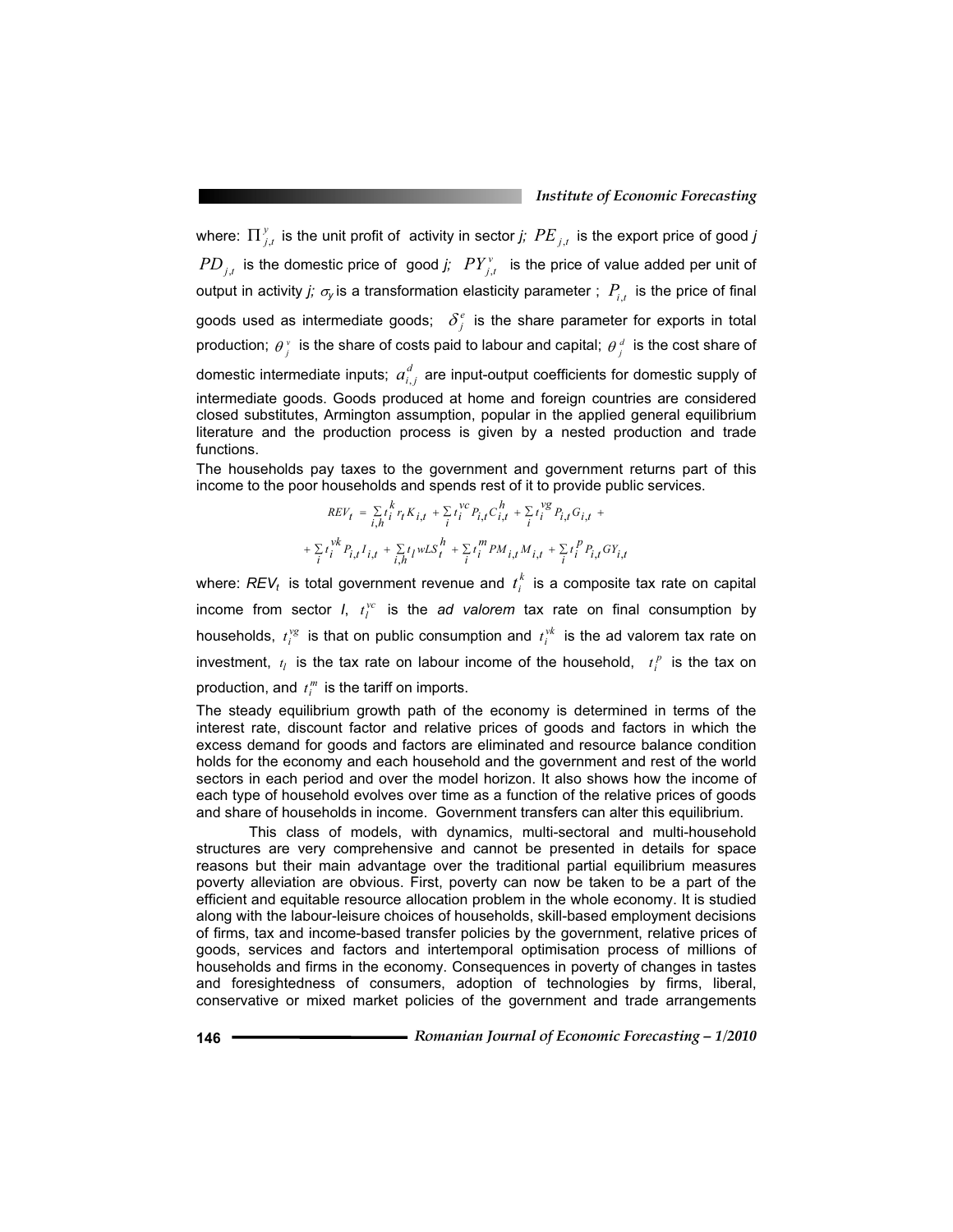under bilateral or multilateral arrangements of trade and subsequent impacts of depth of poverty can clearly be estimated under this modelling framework. It is better to consider all micro and macro economic factors and policy choices while designing redistribution with growth and welfare of different categories of households.

This model is calibrated with micro consistent data contained in the inputoutput tables of UK, USA and Nepal to the benchmark economies that evolve over time in their reference paths with allocation of resources occurring according to the system of relative prices that ultimately depend on preferences and endowments of households, technology of firms and policy choices of governments. These are applied to find the growth paths of income distributions of households in the model. As sample from these results, see the evolution of welfare for ten categories of households in the model presented in the Appendix (MPSGE/GAMS codes of these models can be provided for interested readers).

# **5. Conclusions**

 Incentive compatibility in poverty alleviation game for the most efficient and just allocation of resources and maximisation of social welfare requires cooperation from both rich and poor households, government and the global community. Noncooperation among them only deepens poverty with socially, economically and morally unacceptable magnitudes of malnutrition, hunger-disease-illness, tensions, conflict, illiteracy and lack of education and skills. Scientific economic analyses and systematic implementation of poverty reduction initiatives require strategic and multihousehold general equilibrium models to compliment standard Booth-Rowntree, Sen-Atkinson and FGT or Jenkins-Lambert type absolute, relative, chronic or intensity measures of poverty in the existing literature. Bad game results in poverty and good game results in prosperity. No analyses of poverty can be considered complete without evaluating the income and substitution effects on welfare of these households based on the price mechanism and allocation of resources in the wider economy. Over time bad game results in poverty and good game results in prosperity.

### **References**

- Atkinson, A. B.:(1970), "On the measurement of inequality", *Journal of Economic Theory*, 2(3): 244-263.
- Basu, K. (1985), "Poverty measurement: A decomposition of the normalization axiom", *Econometrica*, 53: 1439-43 .
- Beckerman, W. (1979), "The impact of income maintenance payments on poverty in Britain", 1975, *Economic Journal*, 89(354): 261-279.
- Besley, T, R. Burgess, (2003), "Alleviating global poverty", *Journal of Economic Perspectives*, 17(3): 3-22.
- Besley, T. and R. Kanbur, (1988), "Food Subsidies and Poverty Alleviation", *Economic Journal,* 98(392): 701-719.
- Bhattarai, K. R. (2007), "Welfare Impacts of Equal-Yield Tax Experiment in the UK Economy", *Applied Economics*, 39: 1545-1563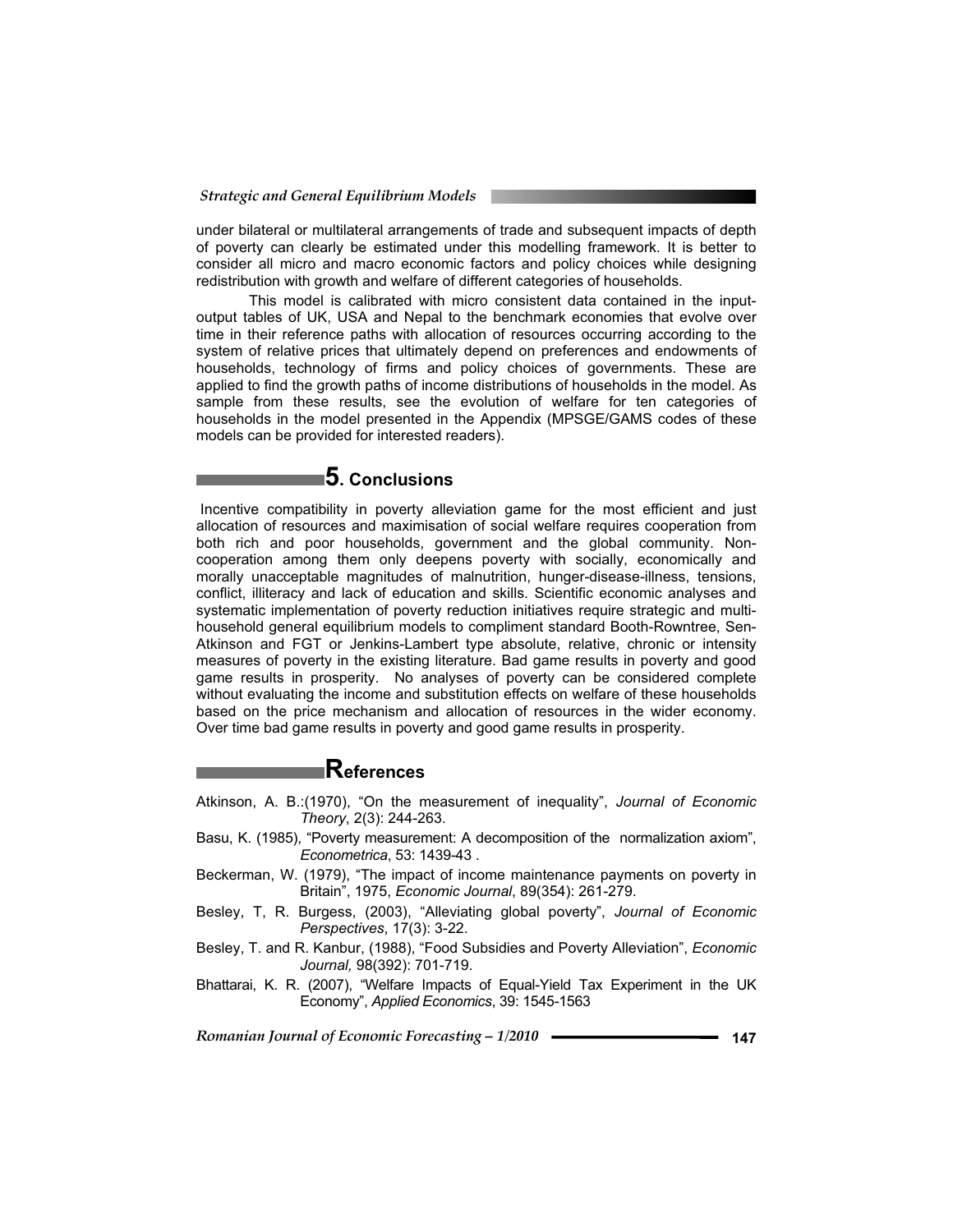- Blundell, R., A. Duncan, J. McCrae and C. Meghir, (2000), "The labour market impacts of the working families tax credit", *Fiscal Studies*, 21: 65-74.
- Desai, M. and A. Shah, (1988), "An econometric approach to the measurement of poverty", *Oxford Economic Papers*, 40: 505-22.
- Davidson, R. and J.Y. Duclos, (2000), "Statistical inference for stochastic dominance and for the measurement of poverty and inequality", *Econometrica*, 68(6): 1435-1464.
- Foster, J. E., J. Greer and E. Thorbecke (1984), "A Class of Decomposable Poverty Measure", *Econometrica*, 52(3): 761-766.
- Foster, J. E. and A. F. Shorrocks, (1988), "Poverty orderings: Notes and comments", *Econometrica*, 56(1): 173-177.
- Glennester, H., J. Huills, D. Piachaud and J. Webb, (2004), *One hundred years of poverty and policy*, Joseph Rawntree Foundation, York, www.jrf.org.uk.
- Jenkins, Stephen P. (1991), "Poverty measurement and the within-household distribution: Agenda for action", *Journal of Social Policy,* 20: 457-83.
- Jenkins, S. P. and P. J. Lamber, (1997), "Three 'I's of Poverty Curves, with an Analysis of UK Poverty Trends", Oxford Economic Papers, New Series, 49(3): 317-327
- Kakwani, N. (1980), "On a class of poverty measures", *Econometrica*, 48(2): 437-446.
- Marx K. and F Engels, (1948), *Communist Manifesto*, London, (http://www.anu.edu.au/polsci/marx/marx.html)
- Myles, G.D. (2001), "Economic mismeasurement and the bias in policy choice", *Public Economic Theory*, 3(2): 139-166.
- Orshansky, M. (1965), "Counting the poor: Another look at poverty profile", *Social Security Bulletin*, 28(1): 3-29.
- Praag, B. V, T. Goedhard and A Papeyn, (1980), "The Poverty Line A Pilot Survey in Europe", *Review of Economic and Statistics*, 62(3): 461-465.
- Pyatt, G. (1987), "Measuring welfare, poverty and inequality", *Economic Journal*, 97(386):459-467.
- Preston, I. (1995), "Sampling distributions of relative poverty statistics", *Applied Statistics*, 44(1): 91-99.
- Ravallion, M. (1996), "Issues in measuring and modeling poverty", *Economic Journal*, 106(438):1328-1343.
- Rowntree, B. S. (1902), "*Poverty of Town Life"*, London : MacMillan,.
- Sach, J. (2005), *The End of Poverty: Economic Possibilities of Our Time*, New York: Penguin.
- Sen, A. (1976), "Poverty: An Ordinal Approach to Measurement", *Econometrica*, 44(2): 219-231.
- Shorrocks, A. F. (1995), "Revisiting the Sen Poverty Index", *Econometrica*, 63(5): 1225- 1230.
- Slesnick, D.T. (1996), "Consumption and poverty: How effective are in-kind transfers", *The Economic Journal*, 106(438): 1527-1545.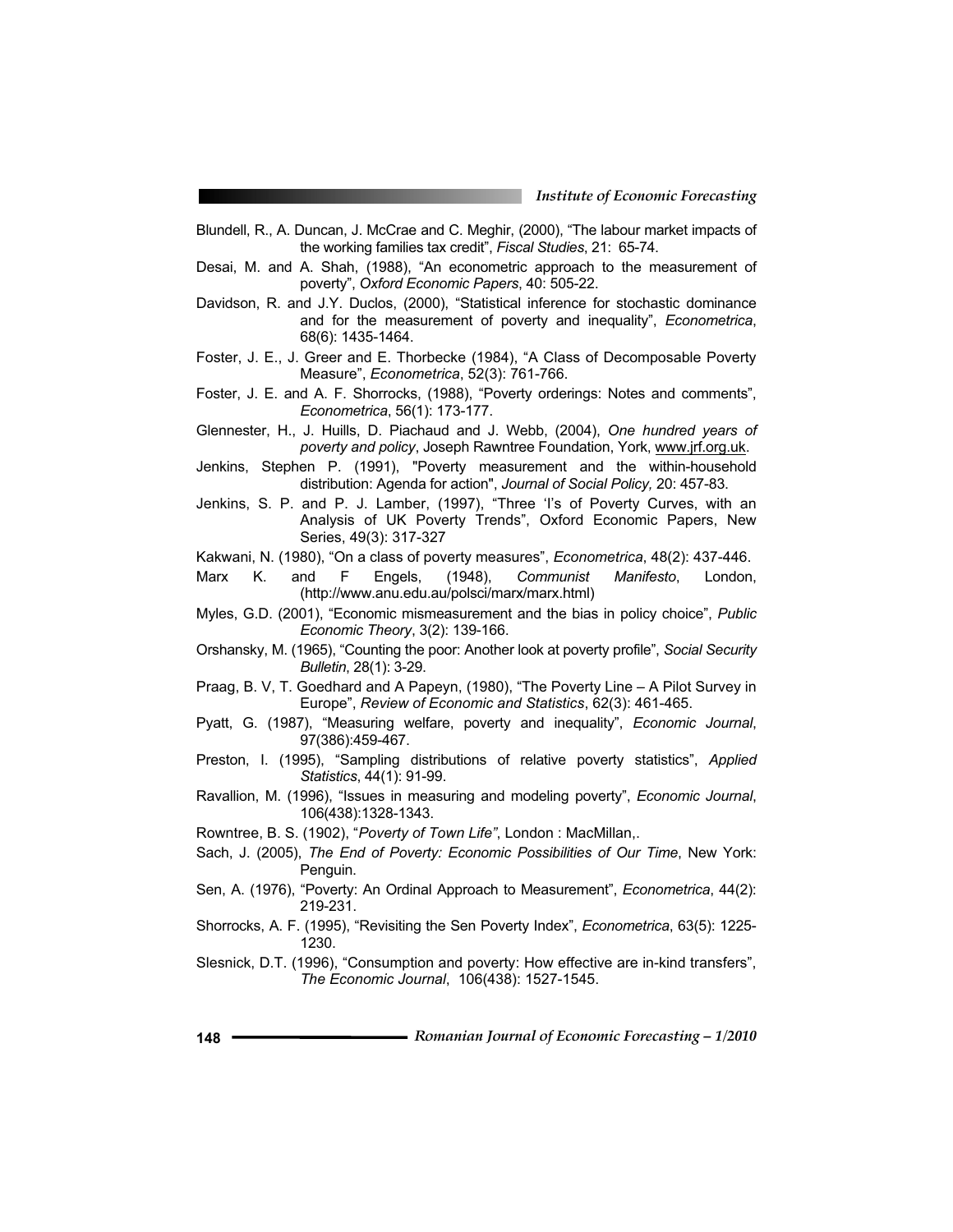*Strategic and General Equilibrium Models*

- Smith, A. (1776), "An Inquiry into the Nature and Causes of the Wealth of Nations", London.
- Swinton D H.(1987), "Economic theory and working class poverty: towards a reformulation", AEA papers and proceedings, May, 223-228.
- Townsend P. (1979), *Poverty in the United Kingdom: A survey of Household Resources and Standard of Living*, Penguin Books
- UNDP (1991), Human Development Report.
- Vaughan, R. N. (1987), "Welfare approaches to the measurement of poverty", *Economic Journal,* 97: 160-70.
- World Bank (1990), "Poverty: The World development Report", Washington D.C.: Oxford University Press.